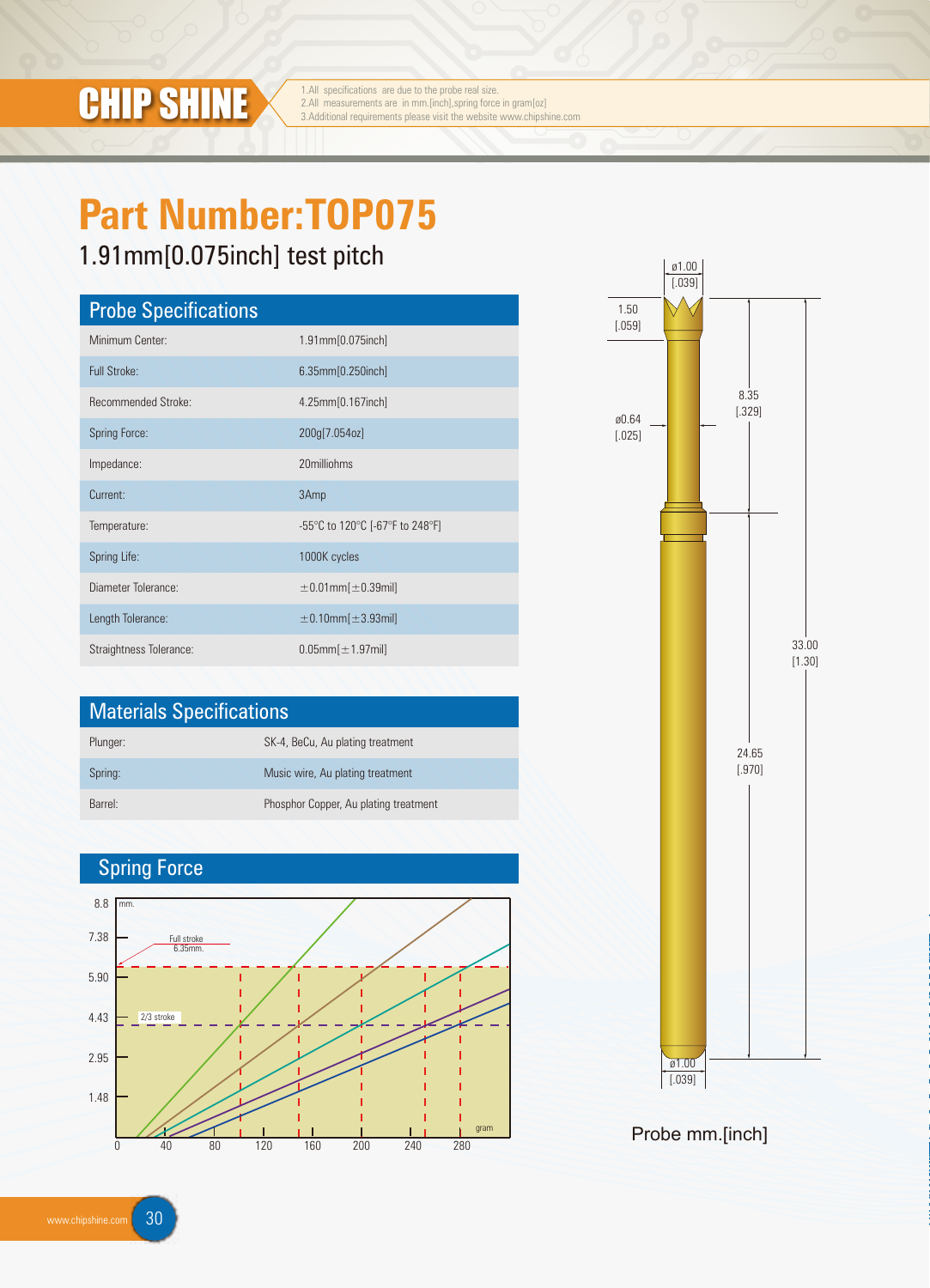## **ICT FCT Probes**